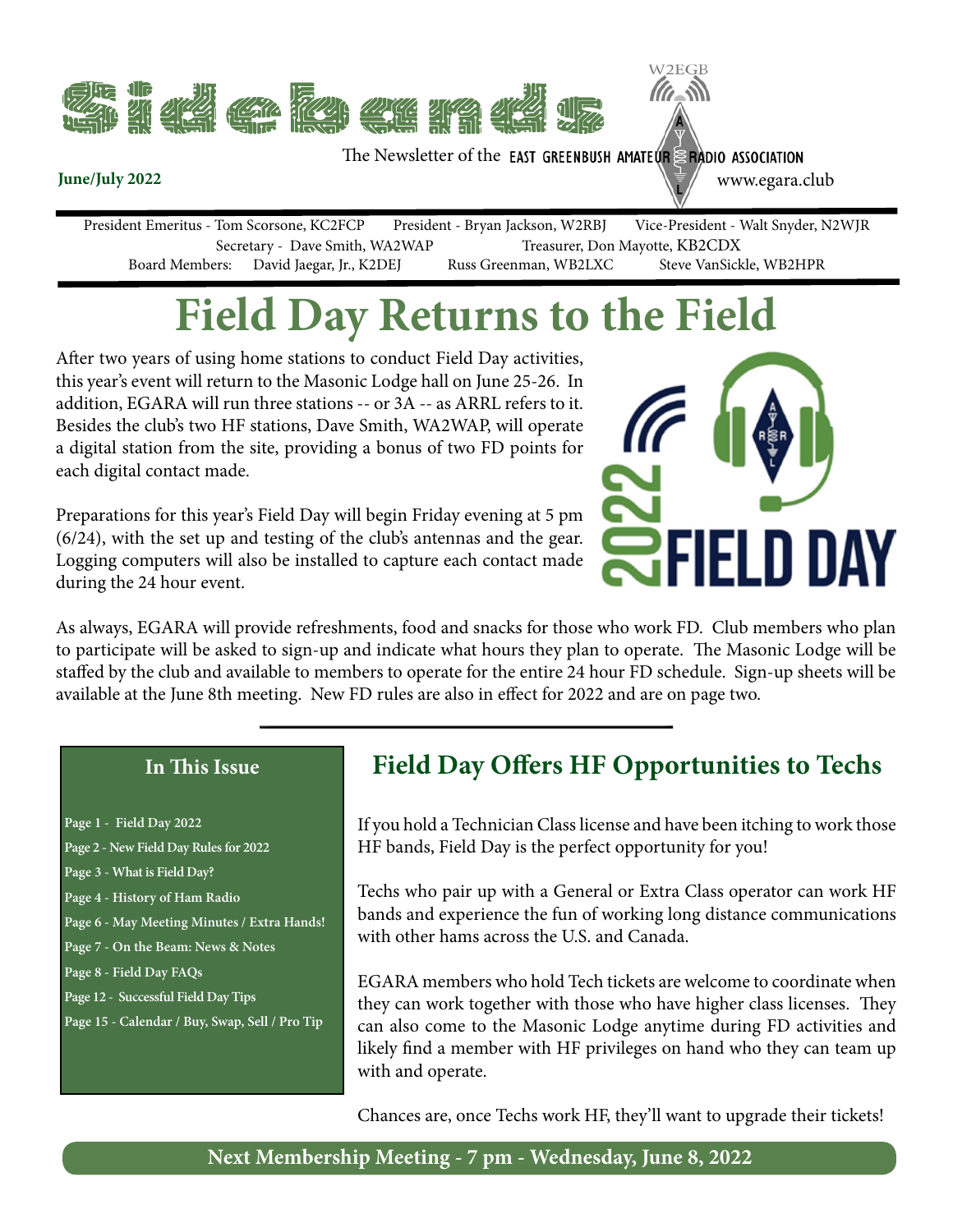## **FD 2022 Brings New Rule Changes**



After taking a few detours over the past couple of years due to the COVID-19 pandemic, ARRL Field Day rules are being updated on a permanent basis starting this year.

ARRL conducted a Field Day community survey with invitations sent far and wide, and direct emails sent to more than 15,000 individuals and ARRLaffiliated clubs. After sorting through, reviewing, and discussing the survey results, the ARRL Programs and Services Committee recommended a number of rule changes for ARRL Field Day, which will take place this year over the June 25 – 26 weekend.

Starting this year, the maximum PEP output for a transmitter used by anyone submitting a Field Day log will be 100 watts. The power multiplier of 2 will remain in place, and the high-power category will be removed from the rules. Until this year, the maximum low-power limit had been 150 watts for most ARRL-sponsored operating events. The power multiplier will remain at 5 for QRP participants running a maximum of 5 watts or less.

As previously announced, 100 watts is now the low-power category limit for all ARRL and IARU HF Contests, effective January 1, 2022.

A couple of changes instituted initially as accommodations for the COVID-19 pandemic will remain. Class D (Home) stations will continue to be able to earn points for contacts with other Class D stations. The club aggregate scoring change initiated in 2020 as a temporary measure will become part of the permanent rules. In the aggregate scoring plan, the scores of individual stations are combined under the score of a single club.

Another change, involving Rule 7.3.2 Media Publicity, has been modified. Rules to date have offered 100 bonus points for attempting to obtain publicity and demonstrating same. With the ease of posting via Facebook, Twitter, Instagram, and various other media websites, Field Day participants will now be required to obtain publicity, not just try to do so. Any combination of bona fide media hits would qualify for the bonus points.

For example, posting the details of your upcoming or ongoing Field Day activity, or your Field Day results, on a club or news media site, on Facebook, or via Twitter and Instagram would meet the bonus criteria. Photos and videos are encouraged as part of media posts.

## **Save the Date, Participate and Get a Field Day Pin Free!**

**Field Day is always the 4th weekend of June -- making it June 25-26 this year. Mark your calendar and sign up for the hours you can operate. Then join the fun and help the club rack up its FD points by making as many contacts as you can!**



**Each member who works Field Day will get a FD 2022 pin from the club for FREE!**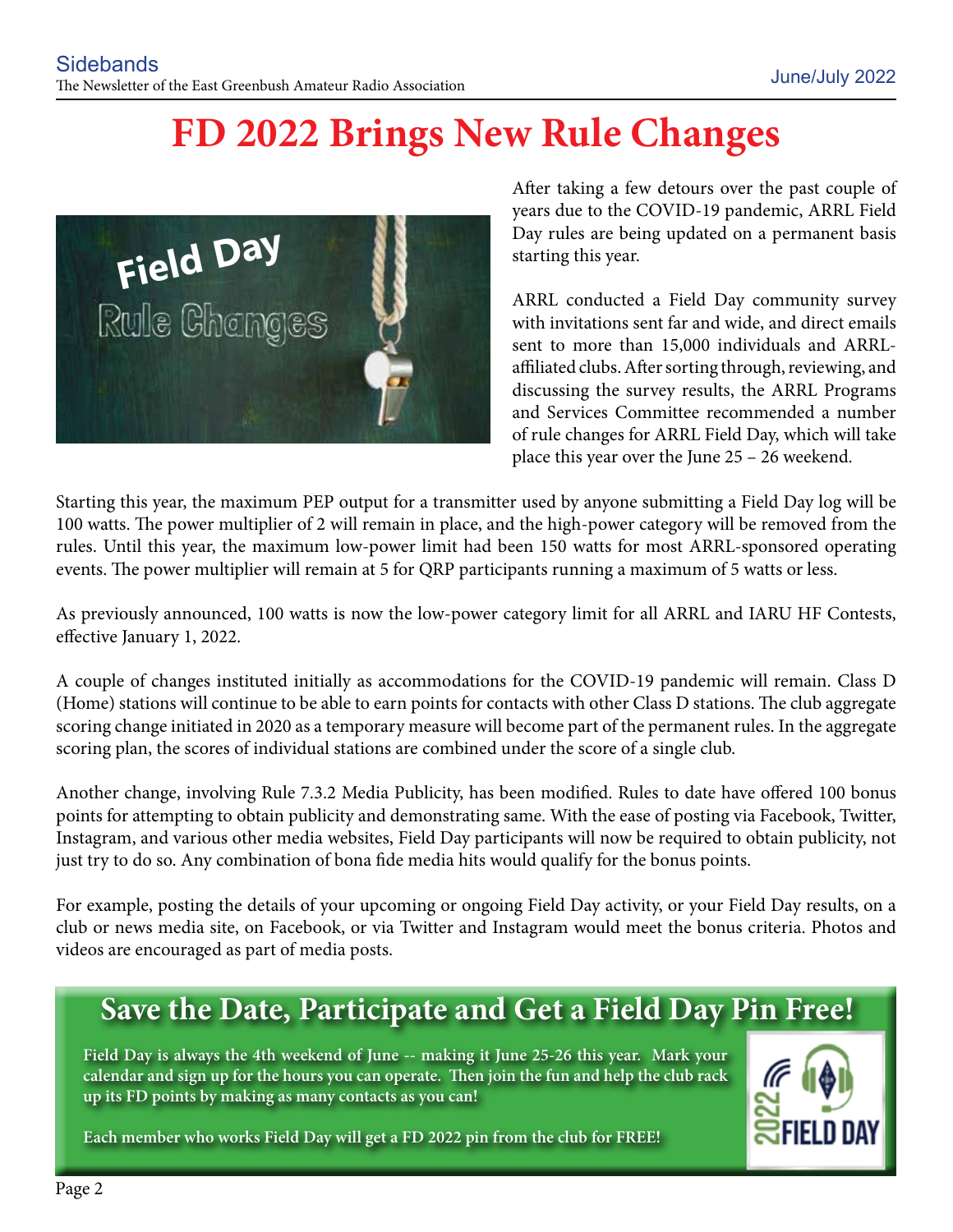## **What is ARRL Field Day?**

While most EGARA members are well familiar with Field Day, some new members may be interested in knowing more, especially if this will be there first. So here are the details in a nutshell, courtesy of ARRL:

ARRL Field Day is the single most popular on-the-air event held annually in the US and Canada. On the fourth weekend of June of each year, thousands of radio amateurs gather with their clubs, groups or simply with friends to operate from remote locations.

Field Day is a picnic, a camp out, practice for emergencies, an informal contest and, most of all, FUN!

It is a time where many aspects of Amateur Radio come together to highlight our many roles. While some will treat it as a contest, other groups use the opportunity to practice their emergency response capabilities. It is an excellent



**Field Day 2019 -- the last held at the Masonic Lodge before the pandemic. Nick Field, KD2JCR operates as Gina Pendolino, KC2QJC, logs contacts.**

opportunity to demonstrate Amateur Radio to the organizations that Amateur Radio might serve in an emergency, as well as the general public. For many clubs, ARRL Field Day is one of the highlights of their annual calendar. For EGARA, it is one of the year's biggest events.

The contest part is simply to contact as many other stations as possible and to learn to operate our radio gear in abnormal situations and less than optimal conditions. We use these same skills when we help with events such as marathons and bike-a-thons; fund-raisers such as walk-a-thons; celebrations such as parades; and exhibits at fairs, malls and museums — these are all large, preplanned, non-emergency activities. Available FD bands are: 160, 80, 40, 20,15 and 10 Meter HF bands, as well as all bands 50 MHz and above. Any mode supporting the Field Day exchange is allowed.

But despite the development of very complex, modern communications systems — or maybe because they ARE so complex — ham radio has been called into action again and again to provide communications in crises when it really matters. Amateur Radio people (also called "hams") are well known for our communications support in real disaster and post-disaster situations.

The Amateur Radio frequencies are the last remaining place in the usable radio spectrum where you as an individual can develop and experiment with wireless communications. Hams not only can make and modify their equipment, but can create whole new ways to do things. Field Day is an opportunity to put these advances to use, as well as to employ more traditional ham radio technologies.

For more information visit: www.arrl.org/field-day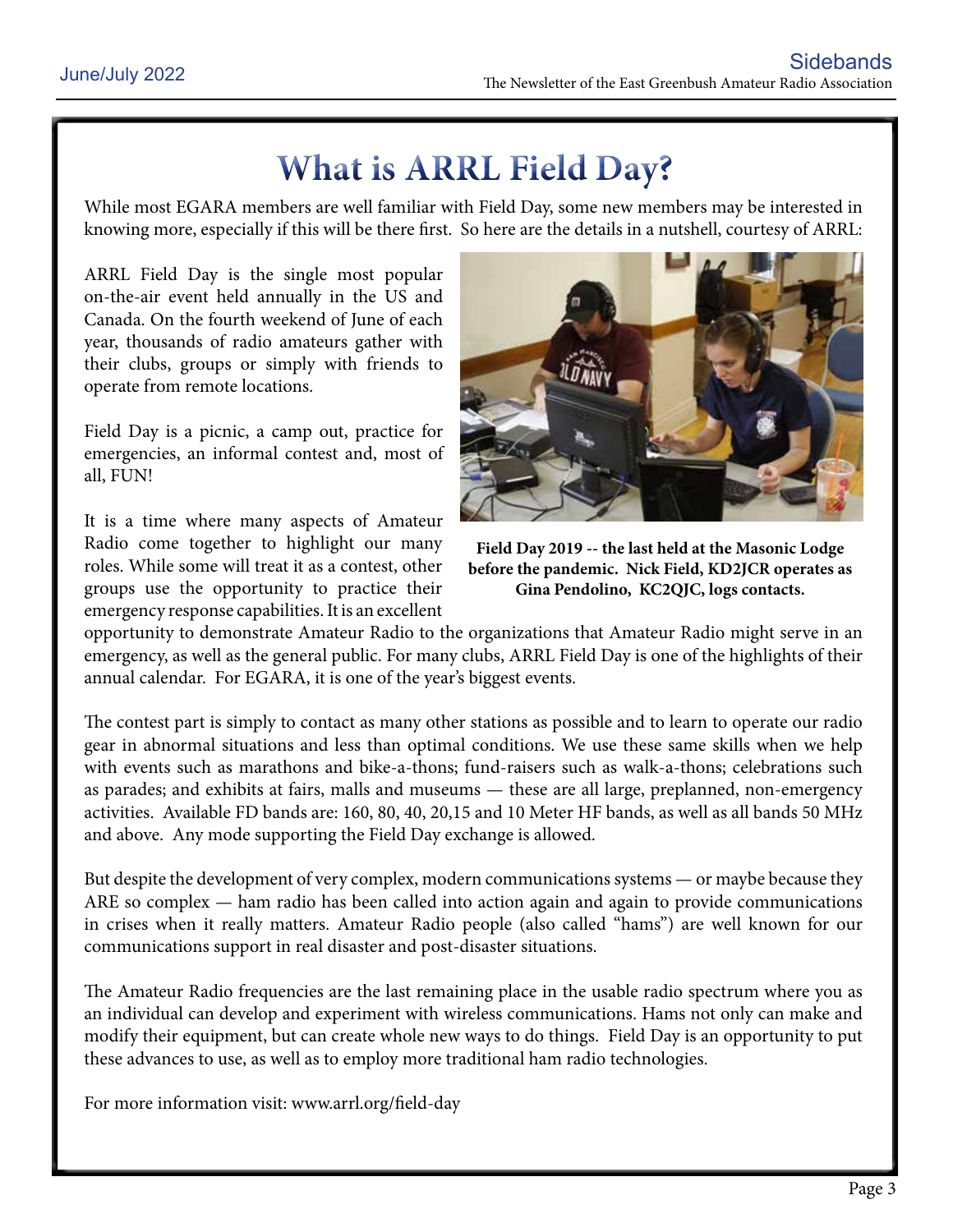### **The History of Ham Radio: WWV**

**Chris Codella, W2PA, author, John Pelham, W1JA, editor, Phil Johnson, W2SQ, editor**

#### **(Editor's note: By special arrangement with the authors, Sidebands is pleased to present this multi-part series on the history of ham radio. Subsequent chapters will be published in future monthly editions of the newsletter)**

At the ARRL's request in the summer of 1923, the Bureau of Standards announced that it would begin a schedule of broadcasts on precise wavelengths so that amateurs could calibrate their wave meters and receivers. The Bureau's station in Washington, D.C., ran a highly stable oscillator driving a one-kilowatt power amplifier and had a proven record of being heard over a wide area, even on the West Coast. In print its call sign, WWV, evokes the graphical visualization of a radio wave.

On the air since 1920, WWV began as a source of news from the Department of Agriculture, broadcast on CW. It also experimented with Friday evening concert broadcasts. But in late 1922 its emphasis changed to transmitting standard frequency signals, something more in line with the Bureau's mission, primarily for the benefit of commercial stations. WWV had also conducted the QSS tests of 1920 jointly with amateurs, when QST Technical Editor Robert S. Kruse was at the key in his dual role of government engineer and radio amateur.



Bureau of Standards, ca. 1924

Now the Bureau would again collaborate with amateurs to promote precise frequency measurement and control. It planned to broadcast from July through October from Washington, D.C., on a schedule that would run from 11:00 p.m. until 12:41 a.m. Eastern Time, spending eight minutes on each of seven wavelengths between 705 and 200 meters. Amateurs were advised to mark their receiver settings for each one, and then calibrate their wave meters to their receivers.

In 1923, amateur radio receivers were still cumbersome to adjust. To illustrate, this is how one such tuning procedure was described, in preparation for the broadcasts:

In all receiving sets now available the tuning is changed somewhat by any adjustment of the tickler, tuning switches, *antenna condenser, filament rheostat, or anything at all. Therefore, take no chances, but get all prepared before WWV's schedule with a log sheet and a pencil to take down these adjustments. Then when you hear WWV, loosen the coupling as much as possible and tune the secondary circuit very carefully to WWV's wave. Now note down the exact position of every movable adjustment on the set. Don't trust to memory; it is no good for the purpose.*

The broadcasts proved to be popular and many amateurs took advantage of them. Kruse noted that "for the first time a large number of amateurs are quite certain as to their wave lengths."

The ARRL announced that a special standard wavelength test on the night of 7 October would be shifted later in the evening to give the West Coast a better chance at participating. It also asked the Bureau to continue its schedule beyond that month's planned end date. The Bureau agreed to continue them through February. "Don't miss this chance to find out where 150 and 200 meters really are," wrote Kruse, and urged members to write to the Bureau to voice their support for making the broadcasts permanent.

Knowing what wavelength you were on did not come easily in 1923 and these broadcasts helped a lot. WWV's accuracy was 0.3% (5 kHz at 200 meters), far better than the wave meters most amateurs owned.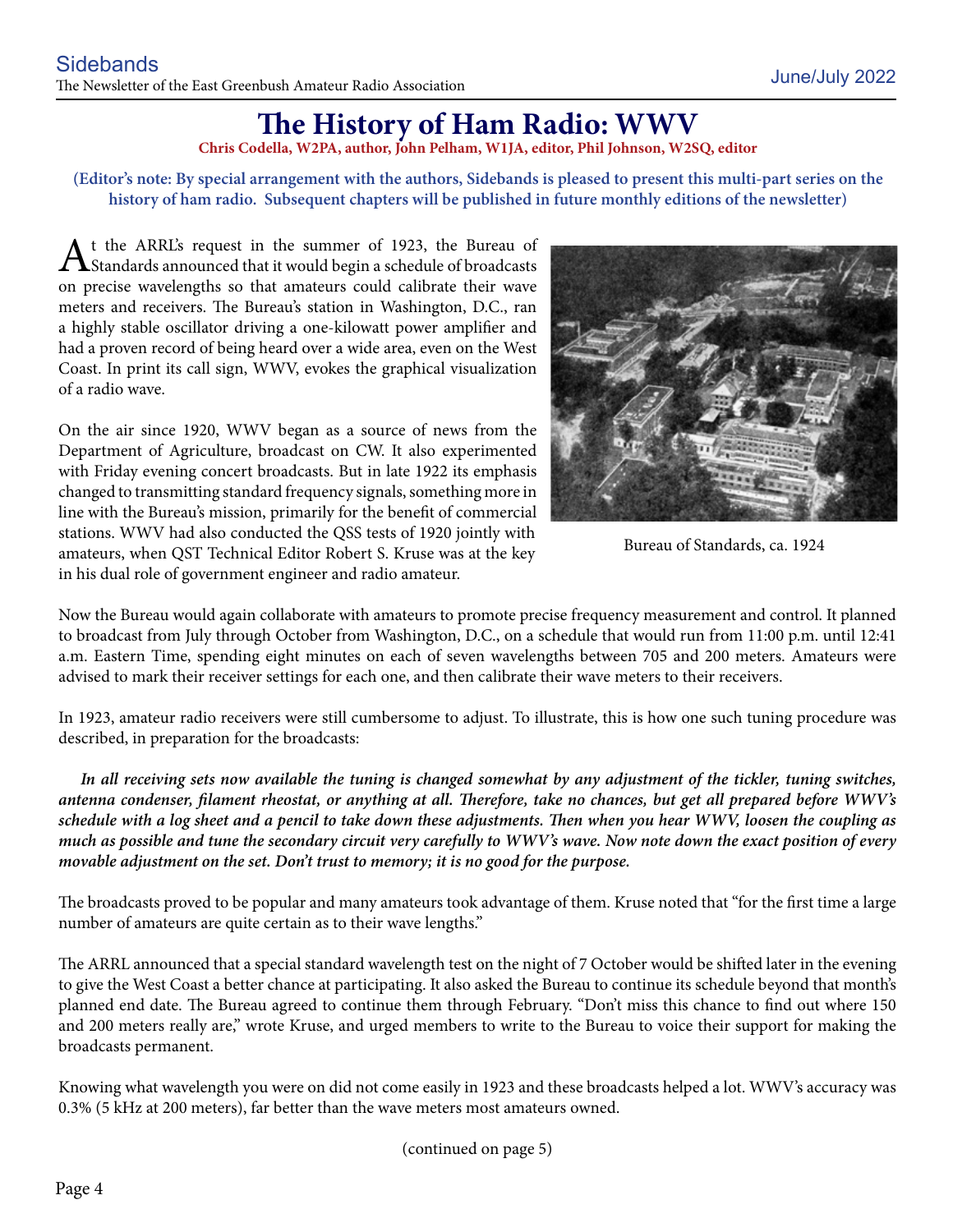### **History of Ham Radio... WWV**

The tests' format was described as "a general call (i.e., QST de WWV), a standard frequency dash, and announcements. The call continued for two minutes, including the statement of the frequency (not wave length) being used. The standardfrequency dash was broken occasionally by the signature WWV and continued for about 4 minutes."



Response to the test broadcasts was big enough for the Bureau to notice. By autumn, WWV had expanded their operation to include several frequencies between 125 and 2,000 kHz, useful to both commercial stations and amateurs. Its one-kilowatt CW station was also equipped with a fifty-watt modulator tube and five-watt speech amplifier for making phone announcements.

Stanford University began similar transmissions at 0.3% accuracy to serve the West Coast from amateur station 6XBM. Both stations adopted the same eight-minute cycling pattern of operation. Each cycle consisted of a two-minute general call including a statement of the frequency, a standard frequency signal consisting of long dashes separated by call letters for four minutes, and announcements that included the measured frequency and the next frequency to be transmitted. A four-minute period of retuning then preceded the next cycle.

The idea also caught on in the UK where station 5HW of the National Physical Laboratory at Teddington, England began sending wavelength references between 833 and 5,000 meters.

To augment the Bureau broadcasts with additional wavelength references for amateurs, the ARRL appointed twenty-four Official Wavelength Stations, or OWLS, located across the country. At a lesser accuracy than the Bureau of Standards stations, the OWLS did not operate on a set schedule of times or frequencies—they simply operated as usual and would identify using their call sign followed by a number specifying their wavelength. They were selected for their ability to maintain a frequency accuracy of 1% (or 15 kHz at 200 meters).

Living in the Baltimore area and being local to WWV, number-one YL Marion Adaire Garmhausen, 3BCK, paid a visit to the Bureau of Standards Radio Laboratory in early 1924 and described the station for QST with her usual humor. Impressed with the transmitter, "in a rack at least eight feet high by about three feet wide," and an antenna system complete with "a counterpoise to bring tears of joy to the eyes of the city cliff-dweller," she was even more impressed with the staff: "A good looking young man with curly hair was winding a coil, or maybe he was shining a shoe, we don't know. The young man smiled. He had nice white teeth. We took a sudden frenzied interest in WWV."

The transmitter consisted of speech amplifier, three 250-watt power tubes, various inductors, capacitors, and batteries. A separate rack of metering and switching equipment was nearby along with receivers, test equipment, and parts galore. And, "every time the young man smiled we felt our interest in WWV mount, whereas our curiosity regarding the rest of the Laboratory dwindled to nothing," she added.

After stalling for time with transmitter questions that were very likely redundant, she was ushered on by her guide, Miss Elizabeth M. Zandonini ("OW of DC. How that girl manages to keep all that information in one head is a mystery to us").

"It may have been mere chance, of course, or perhaps our guide had ulterior motives, but we were unceremoniously bundled out of the room after only the fourth explanation of the transmitter, and were forced to inspect the other rooms," she lamented.



**WWV Transmitter circa 1924**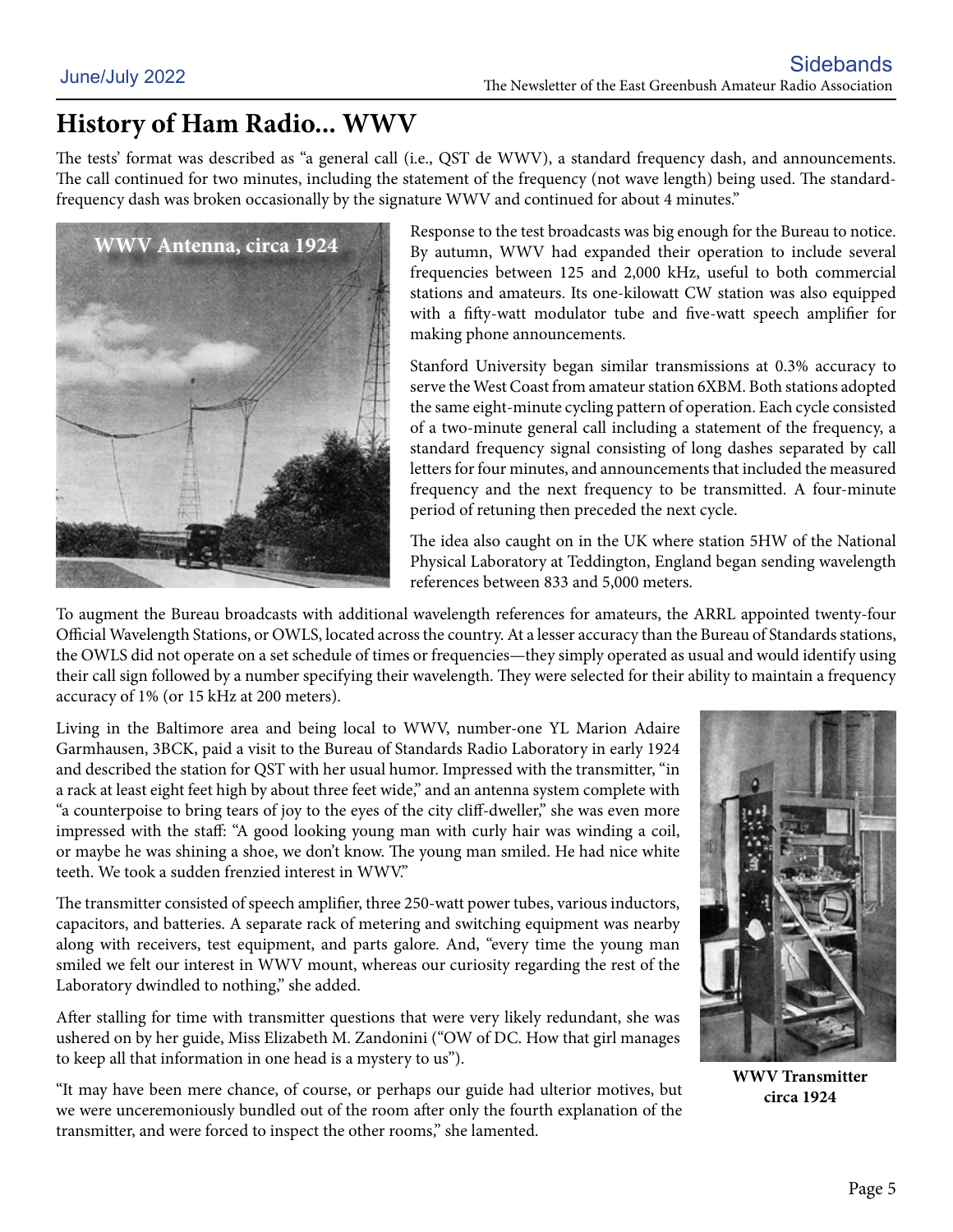# **EGARA May Meeting Minutes**

- The MAY meeting of the EGARA was called to order at 7:05. There were 22 members in attendance;
- **• President Bryan Jackson, W2RBJ welcomed everyone, followed by a round-robin introduction;**
- **Pizza and beverages were offered to the members;**
- Raffle was offered and \$55. was collected. Thanks to everyone who bought tickets;
- **•**
- Anew member, Dana Jonas, WA2WNI, was welcomed to club;
- **• A possible field trip to ARRL was discussed. The club will determine a good date and send invitations;**
- Thank You was given to Peggy Donnelly, KS2LMU, for assistance in storing club equipment during the **Masonic Lodge basement renovation. In appreciation, she was awarded two years dues.**
- **• A call was made for volunteers for the Field Day with more information to come next meeting.**
- Field Day was discussed and will be held at the lodge, three stations will be used this year with Dave **Smith, WA2WAP, doing digital. Members were asked to please think about when would like to operate and sign up next meeting ---Remember techs can operate this event because others with general,extra will be there to assist so new members come and learn about HF SSB and digital .**
- **• MEMBER ITEMS :**
- Dave Smith asked about a table so members could sell stuff at meetings before 7:00 pm
- Dave Smith also asked about looking into the club operating from the USS SLATER;
- Lawn maintenance at the Lodge will commence soon and volunteers are needed.
- **• GUEST SPEAKER Hisen Zhang Had a great demo of portable RPI SDR and software to get it going THANK YOU Hisen**
- The meeting was adjourned at 8:10 PM
- **• Submitted by Dave Smith, WA2WAP Secretary Submitted by Dave Smith, WA2WAP Secretary**

### **Extra Hands Make Light Work**

**It's lawn season again and club members are always needed to assist in maintaining the Masonic Lodge grounds and building when the call for help goes out. EGARA's agreement with the lodge is that we take care of its facilities in return for use of the building and storage of the club's equipment.**

**During the summer, lawn maintenance usually only takes an hour of so, depending on the number of hands available. Afterwards, the crew usually gathers for lunch at a nearby restaurant, making it a social event as well.**

**Join us if you can!**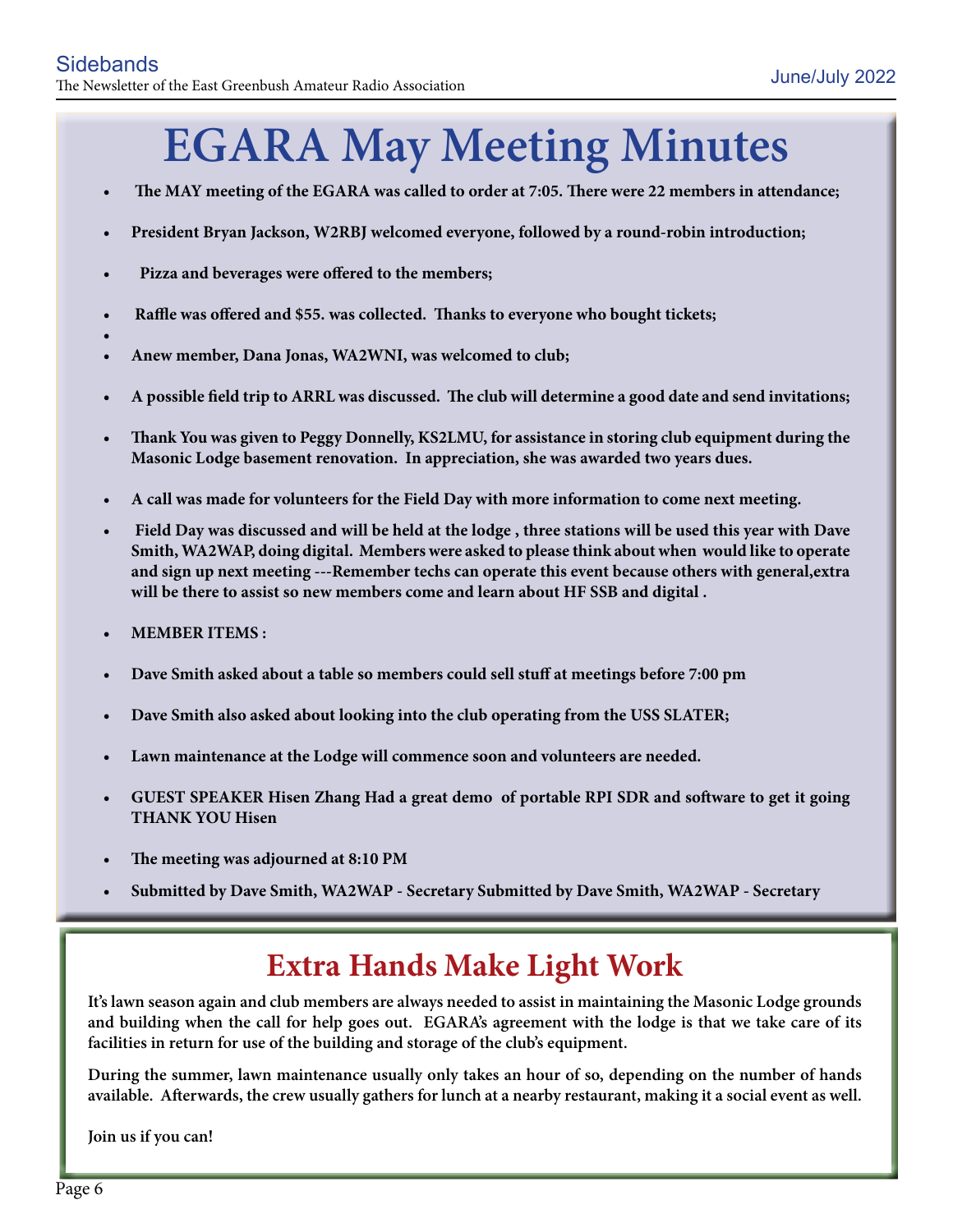### **On the Beam News & Notes**

## **A Chance to Connect with Marconi**

Marconi's Yacht will be back on the air with the special event call sign IY4ELE, June 4 - 5, 2022.

For the past 8 years, the ARI Fidenza Radio Club (Italian Amateur Radio Association), has celebrated a technical and cultural event at the Guglielmo Marconi Foundation at Villa Griffone in Pontecchio Marconi, Bologna, Italy -- Guglielmo Marconi's birthplace.

The purpose of the event is to highlight, at an international level, the historical value and meaning of Marconi's yacht, Elettra, which was the moving laboratory of the great Italian scientist. Several important radio communications experiments were conducted on board the yacht by Marconi during the interwar period.



Over the event weekend, amateur radio operators from around the world will have a chance to contact IY4ELE, operated by club members from a radio station located near the keel of the Elettra. For more information, visit www.arifidenza.it.

### **ARRL EXPO and Hamvention® 2022 a Great Success**

**By all accounts, the 2022 Dayton Hamvention®, which also served as the 70th reunion, was a great success. Thousands of ham radio operators, their families and friends, and other enthusiasts passed through the gates during its 3-day run, May 20 - 22, at the Greene County Fairgrounds and Expo Center in Xenia, Ohio. Local reports estimate the event brings over \$30 million dollars to the economy of the Dayton metropolitan region. Official numbers and estimates will be available later.**

**ARRL's exhibit area at Hamcation included a space for networking collegiate amateur radio clubs. Here's Derek** 



**Fronek, KD9MEQ, of the Purdue University Amateur Radio Club (W9YB) with Tony Milluzzi, KD8RTT, Advisor for the ARRL Collegiate Amateur Radio Program, www.arrl.org/WeWantU.**

**ARRL's large exhibit area, ARRL EXPO, included a steady flow of visitors who were treated to a variety of exhibits representing popular membership programs and services. More than a dozen booths were led by a team of 80+ program representatives and volunteers that included members of the ARRL staff, Board of Directors, and Field Organization.**

**Using the theme "Be Radio Active," ARRL also organized many Hamvention forums to encourage attendees to become more active and involved with amateur radio.**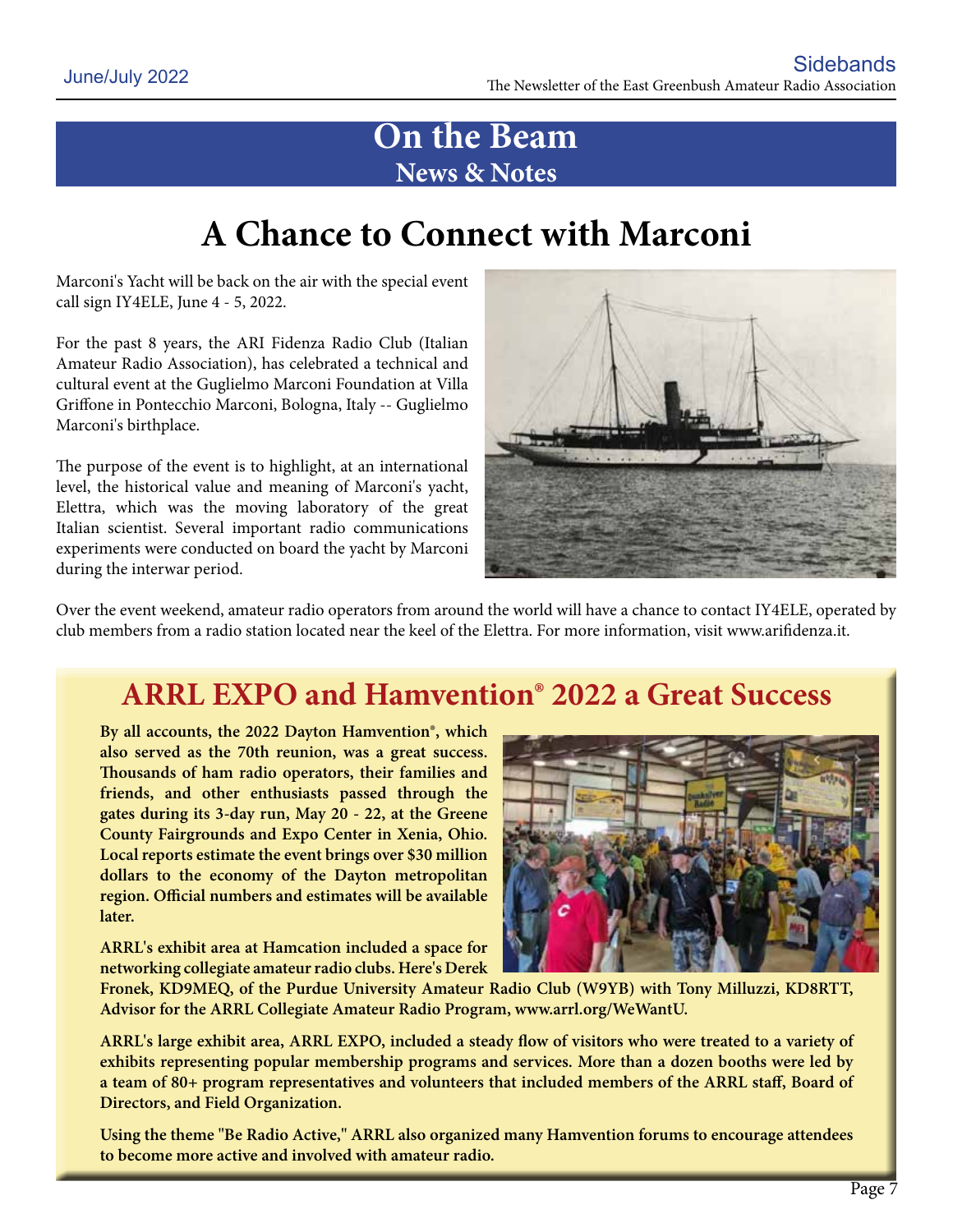# **Field Day FAQs**

#### *Q. My group wants to start setting up in the field before the official start time on Friday. We don't want to have to rush in the heat. What do we do?*

A. The rules allow groups to start setting up at 0000 UTC on Friday (which is Thursday local time: 8:00 PM EDT, 7:00 PM CDT, 6:00 PM MDT, 5:00 PDT). Groups may begin set-up, stop for the night, and return the next day. However you must be aware that you only have a cumulative total of 24-hours from when you start to finish your set-up.

---------------------------------------------------------------------

*Q. I am going to operate my transmitter at the club's Field Day using solar panels and 2 watts. The rest of the club will be using 100 watts and power from the generator. May we score my QSOs with the bonus multiplier of 5 and combine it with the rest of the group's multiplier of 2?*

A. The Power multiplier is determined by the highest power output of any transmitter in use at the station, including the GOTA and free VHF station. To claim the multiplier of 5, ALL stations must be running QRP and must be running off of a power source other than the commercial mains or a generator. The multiplier for all QSOs from the setup described is 2.

---------------------------------------------------------------------

#### *Q. Can I help with the group Field Day effort during the day and still operate from home overnight?*

A. Yes, but you may not make a contact for QSO credit with any Field Day group or station from which you participate. For example, if you operate one of the W1AW station transmitters during Field Day, you may not also work W1AW from home.

---------------------------------------------------------------------

Q. We have some great Field Day photos we would like published in QST. How do we submit them? Where do we get the Release Form for youth under age 18?

A. You may submit photos several ways. Digital photos may be sent via email to fieldday@arrl.org (be sure to include captions that identify the activity and all identifiable persons in the picture and the contact information for the photographer, and when images include youth under 18 years of age please send in a Photo Release for each young person is image.) You may also upload your photos and Field Day story to the Contest Soapbox on the ARRL Website. Regular photos may be sent to Field Day, ARRL, 225 Main St., Newington CT 06111 along with your paper Field Day entry, or separately showing your Field Day call sign in your note. Make sure to include captions, photographer credit and that your photos are as high resolution as possible. We can not use photos with time/date stamps included in the image. Please note that we receive thousands of pictures every year for Field Day, and space in QST is very limited. We cannot guarantee the publication of any specific photo submission. However, you are encouraged to post them to the ARRL Online Soapbox at field-day.arrl.org/fdsoapbox.php where they can be viewed and shared by the thousands of visitors to the site.

#### *Q. We sent a press release to the local TV station, but they didn't send a crew out to cover our operation. May we still claim the Media bonus?*

---------------------------------------------------------------------

A. No. In order to claim the media bonus, you must obtain publicity with the media. This is a rule change for 2022. Proof of the publicity must be provided in order to claim the bonus points.

(continued on page 9)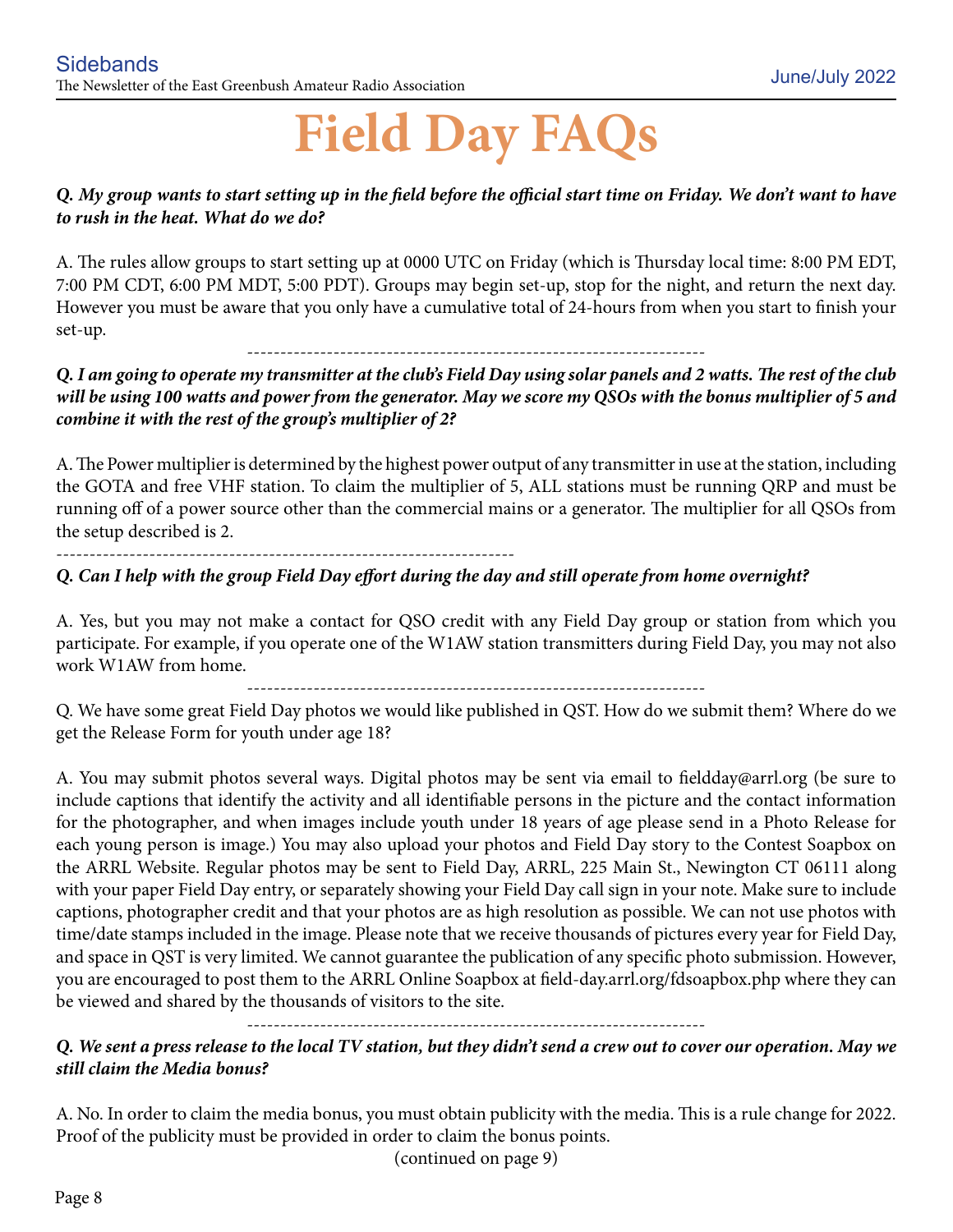#### *Q. How do we indicate our bonus points in the Cabrillo log file?*

A. While we accept the Cabrillo log file in lieu of the required dupe sheets, it does not accommodate all of the information required for reporting a Field Day entry. All entries must either complete the required summary sheet on-line at field-day.arrl.org/fdentry.php or submit a paper summary sheet for their entry. Entries submitted via the field-day.arrl.org/fdentry.php website must submit their required supporting documentation as attachments. Any submission without a completed summary (either paper or electronic) will be classified as a checklog. ---------------------------------------------------------------------

#### *Q. My club mailed its Field Day entry last week. Our president phoned this morning to see if it had arrived, but you couldn't tell him. What's going on?*

A. If your entry was submitted electronically via the Field Day Web Submission App at field-day.arrl.org/fdentry. php, it will appear on the Logs Received list when the entry is submitted and accepted. If you submitted as a paper submission, it takes a considerable amount of time to open and process these entries into the master database (they are all done manually.) All incoming mail is opened in the mailroom before being sent downstairs to the Contest office for processing. Because of the large volume of mail at that time of year, and because of other duties by staff in the department, it takes several weeks for mail to be opened, sorted and entered into the database after it is received. We cannot locate a specific entry without literally searching through hundreds of entries waiting to be processed by hand. Thanks for your patience and understanding. Many groups include a self-addressed stamped postcard with their entry, asking us to please return it when their entry arrives. Others will send their entry using one of the US Postal Service's options for a receipt upon delivery. Once all online and paper entries are processed into the database, they will be added to the list of Logs Received via the web applet and posted on the ARRL Contest Web pages at field-day.arrl.org/fdentriesrcvd.php

---------------------------------------------------------------------

#### *Q. How do I determine my ARRL section?*

A. For most states, there is only one ARRL section that encompasses the entire state. Eight states (California, Washington, Texas, Florida, New Jersey, Pennsylvania, New York and Massachusetts – and the Canadian province of Ontario) have multiple ARRL sections. A list of the US sections is found monthly in QST and in this packet. It is also found on-line at www.arrl.org/contest-sections-list

---------------------------------------------------------------------

#### *Q. I will be driving on vacation during Field Day and going through several sections. What section do I give in my exchange? When I change sections, do I count as a new station and am I able to re-work people?*

A. Give the section in which you are currently located. You may work a station only once per band/mode, even if you change sections while mobile.

---------------------------------------------------------------------

#### *Q1. I will be using battery power but running my station at 100 watts. What is my power multiplier? Q2. I will be running QRP using my emergency generator at home. What is my power multiplier?*

A. To claim the power multiplier of 5, you must be operating QRP (5 watts or less) AND running on a power source other than commercial mains or a motor-driven generator. In both of these cases, the power multiplier is 2.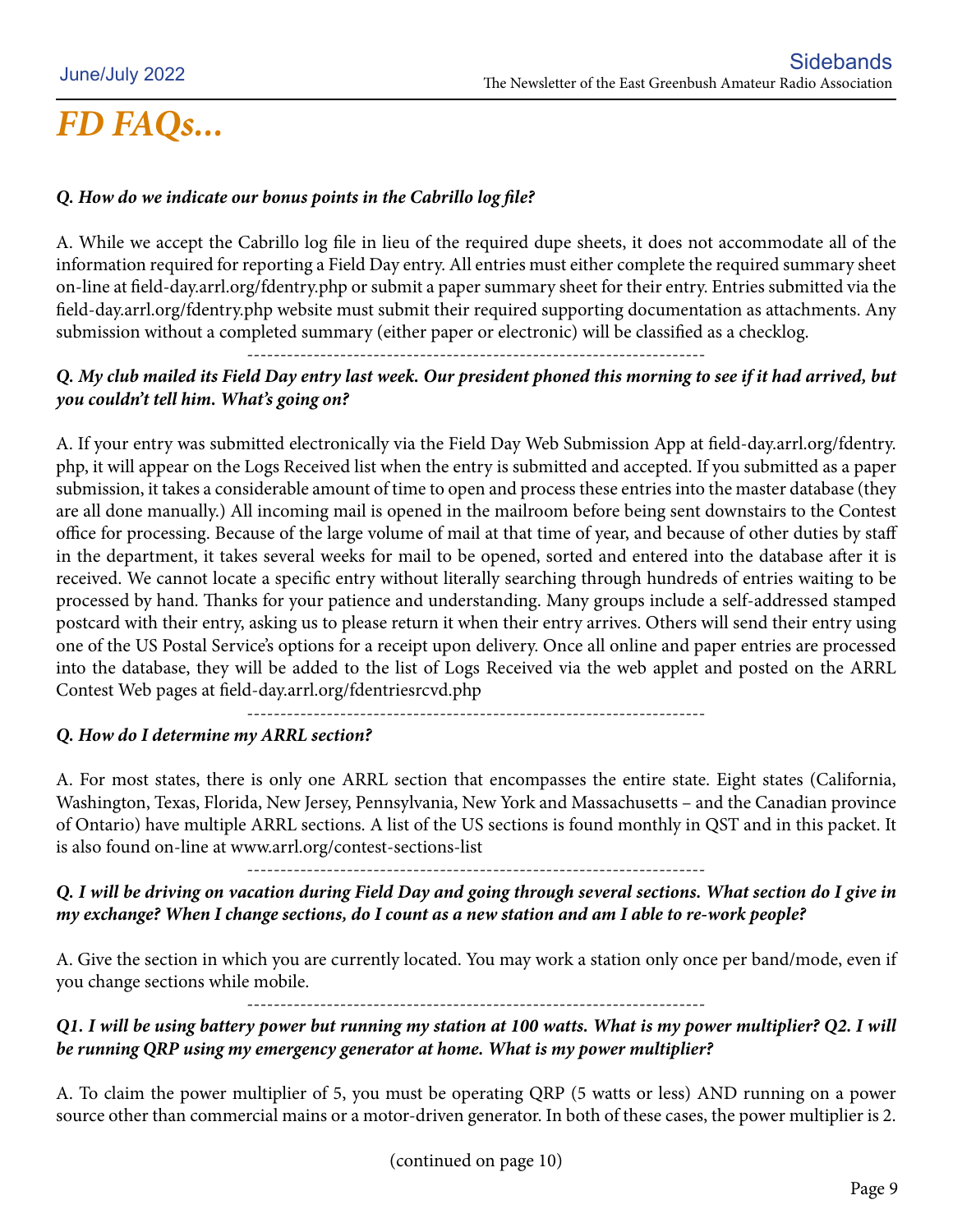#### *Q. What equipment at our Field Day site must be operated off of the emergency power in order to claim the 100-point per transmitter bonus?*

A. You must operate all transmitting and receiving equipment from emergency power. If you use a computer for digital modes, and/or to control or operate the radio, it also must use emergency power. If the computer is used only for logging and is not keying the transmitter, it does not need to be emergency powered.

---------------------------------------------------------------------

#### *Q. I am going to be a home station using emergency power. What bonus points may I claim?*

A. All entry classes now are able to claim certain bonus points. Refer to Field Day Rule 7.3. for specifics.

---------------------------------------------------------------------

*Q. We will be running a generator to power our stations, but will be using commercial power for the lights, coffee pot, etc. What power source should we check?*

A. Only check the power source which is used to operate the transmitting/receiving equipment.

---------------------------------------------------------------------

*Q. My buddy and I will be going to the campground with our families for Field Day. Only he and I will be setting up the station and operating. Are we Class A or B?*

A. In this instance, the entry class is B.

---------------------------------------------------------------------

*Q. I will be camping with my family during Field Day. My three kids will help me set up the antennas and station, but they will be busy doing other things while I operate. Am I still Class B?*

A. Class B stations may only have 1 or 2 persons involved in its set-up and operation. In this instance, the entry class is A.

---------------------------------------------------------------------

*Q. We don't have an area club, but we do have a small group of area hams (generally two or three of us get together for operating events). I have a large-deep property, and we will be setting up in my back yard. What Class would we be? Class A, Class B or ?*

A. Convenient access across one's backyard to their home station facilities is not in keeping with the spirit of Class A or Class B portable operations. Such convenient backyard operations on property of home stations remain either Class D (commercial power) or Class E (emergency power), even if home antenna structures are not used. If the station will be a 'good hike' away from a home station (eg, at the rear of a several acre lot, or perhaps operating from a farmers field down the road) - clearly away from home conveniences (away from home utilities, or home restrooms/bedrooms, or even eating facilities/refrigerator/kitchen) - then Class A (3 or more persons portable) or Class B (1 or 2 person portable) is appropriate.

---------------------------------------------------------------------

#### *Q. How do we sign forms that we send in via the web app at field-day.arrl.org/fdentry.php?*

A. Electronic submissions are considered signed when submitted.

(continued on page 11)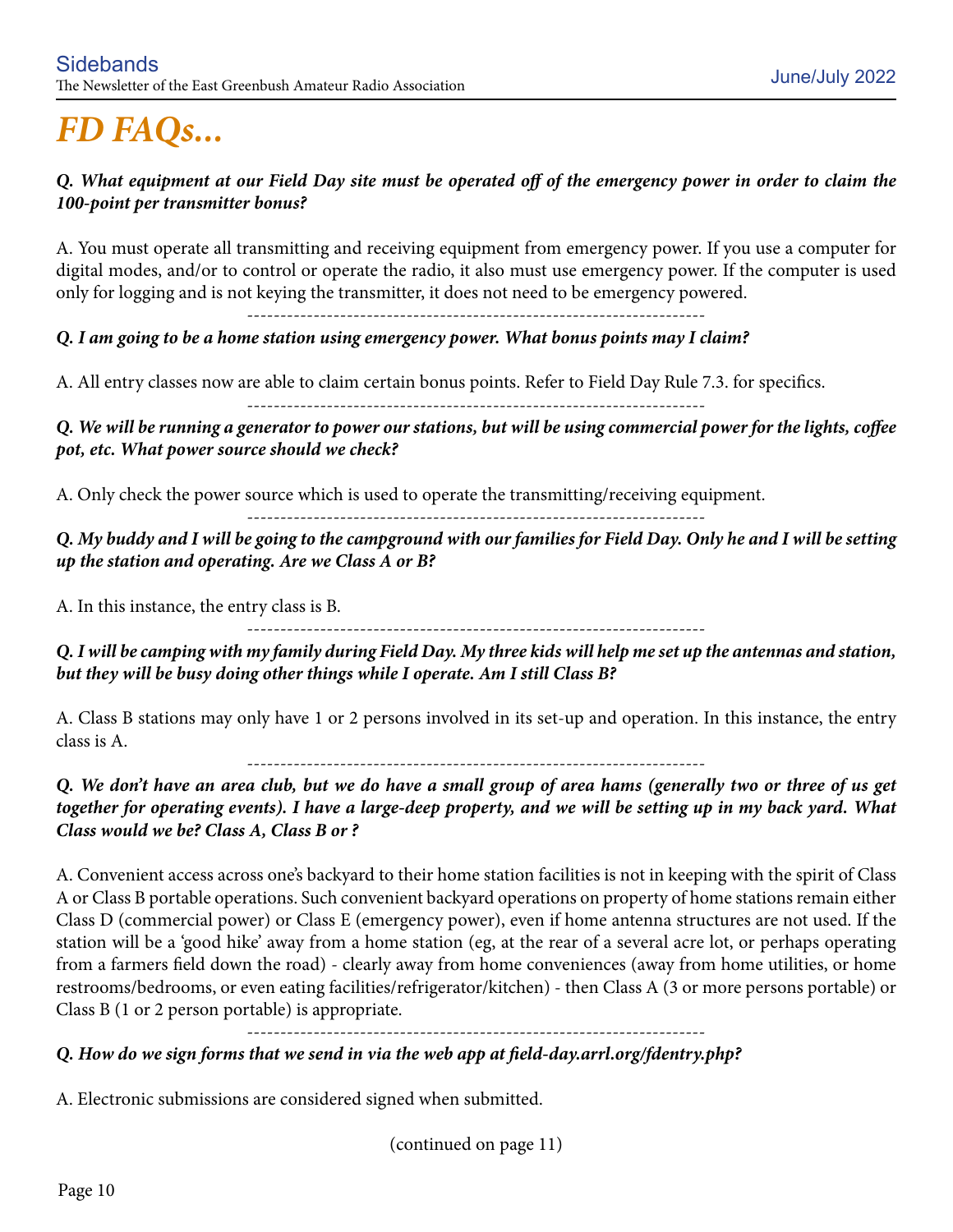#### *Q. What kind of "proofs of bonus points" do we need to send?*

A. It depends on which bonuses you claim. For emergency power, public location, public information table, satellite QSO, alternate power, and non-traditional modes, a signed statement from a club official attesting to the fact is sufficient. Copies of the message to the Section Manager, any messages sent or received, the W1AW message, and any copies of news stories that your local media actually runs must be included to claim those bonuses. The Safety Officer must sign a statement attesting that the checklist was completed. A statement stating what Social Media used will suffice for that bonus. Photos are also nice to have to share with ARRL and others in your social media. When submitting an electronic entry, documentation can be uploaded using the "Upload Documentation" link on the entry form. If an upload button does not appear next to the bonus point check box, no documentation is required for that particular bonus point- checking the box suffices as a "signed statement".

---------------------------------------------------------------------

#### *Q. What about the 60-meter band? May we use it in Field Day?*

A. Because of the limited scope of the 60-meter band, it is not included in bands eligible for Field Day use. In addition the 2200, 630, 30, 17 and 12 meter bands are NOT eligible for use in Field Day.

---------------------------------------------------------------------

#### *Q. Can we claim the GOTA station for a 100-point emergency power bonus? What about the free VHF station?*

A. Neither the GOTA station or the free VHF station are eligible for the per station 100-point emergency power bonus.

---------------------------------------------------------------------

#### *Q. I sent the Section Manager (SM) a participation message. Do I also get 10 points for sending it under the NTS bonus?*

A. Sorry, you can't "double dip." The SM participation message is not eligible for the formal message bonus.

#### ---------------------------------------------------------------------

#### *Q. Why doesn't our contact with the International Space Station count for the satellite bonus?*

A. While the ISS is by definition a satellite, the purpose of the satellite QSO bonus is to complete an Earth-to-Earth contact via an amateur radio satellite. Since the ISS contact doesn't relay back to Earth, it doesn't meet that requirement, though it does count for regular QSO credit (and is sure to generate excitement at your site)!

(continued on page 12)

#### **It's Never Too Late for Paying 2022 Dues!**

April is the normal deadline to renew your annual membership -- but it's never too late to support your club

You can also take advantage of an EGARA multi-year discount! Remember too, it's easy to pay dues on-line, using the club's fast and secure PayPal account, or you may mail a check. Information on dues options and the PayPal link are at:

#### *https://www.egara.club/pay-dues*

There has been no increase in dues for 2022.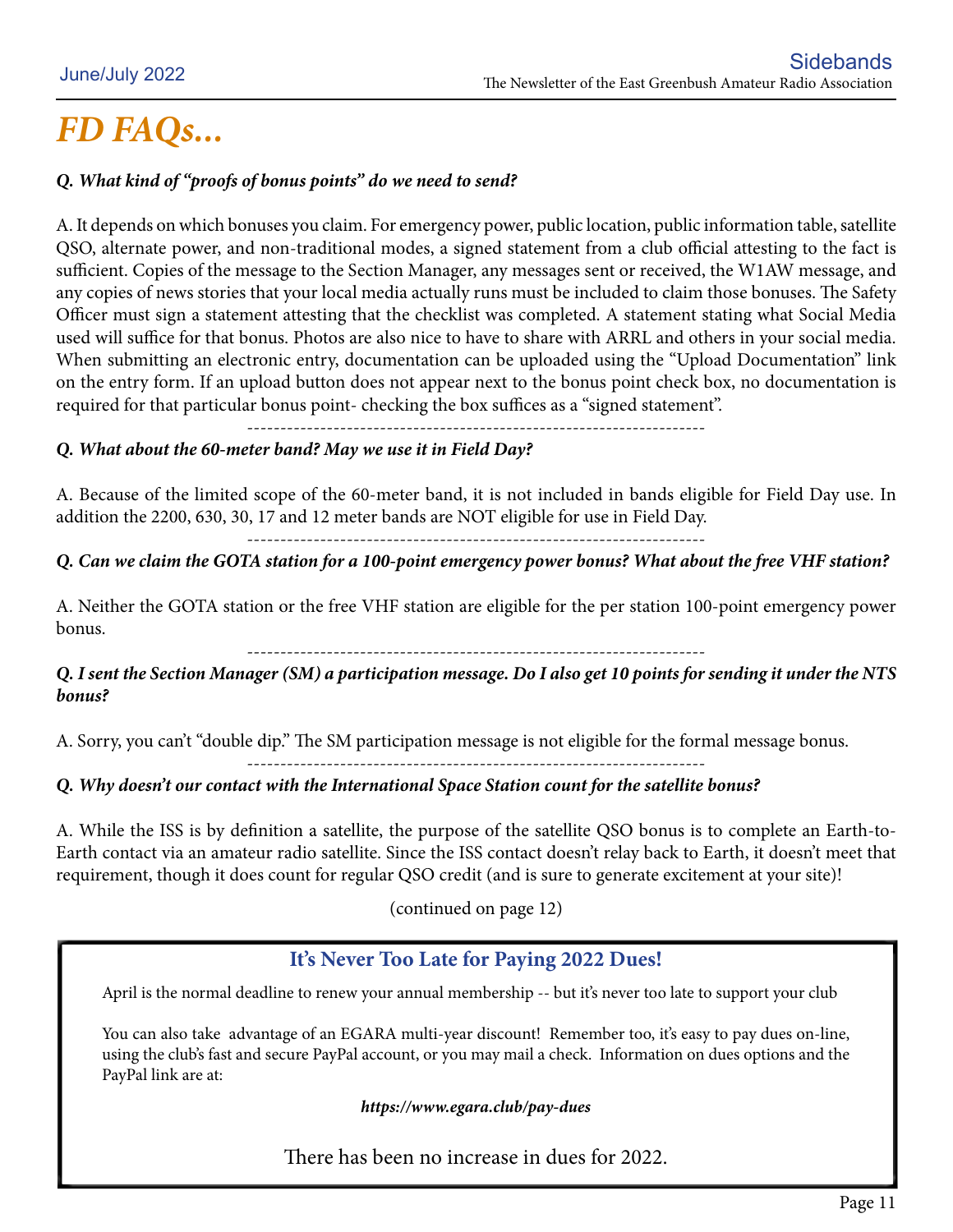#### *Q1. I am a member of two clubs. Can I participate in Field Day with more than one group? Q2. I will be participating with my club Saturday during the day. Can I get on from home and make some Field Day contacts afterwards?*

A. The answer in both cases is YES. The only limitation is that you cannot make contacts for score with any group or station from which you participate with during Field Day. For example, you can't call the club's FD 2-meter station while driving to or from the site or from home in order for them to "put you in the log" for QSO point credit.

---------------------------------------------------------------------

#### *Q. Can I operate FT4/FT8 for Field Day?*

A. All digital modes can be used during Field Day, provided they can accommodate the Field Day exchange.

#### ---------------------------------------------------------------------

#### *Q. Our club's Field Day site has a high noise floor, can we operate a club member's home station remotely?*

A. Remote operation of a club member's home station from the Field Day site is not allowed. All transmitters, receivers and antennas used during Field Day must lie within a circle whose diameter does not exceed 300 meters (1000 feet). For demonstration purposes as an educational activity, you can certainly set up a remote station, but those QSOs will not be counted towards the club's score, and must utilize the callsign of the station operator, not the Field Day call.

### **Find all the Field Day Rules at: http://www.arrl.org/field-day-rules**

### **How to Succeed with Field Day By Really, REALLY Trying! Helpful Field Day Tips**

**Here are some helpful hints that ought to help you plan and set up for your Field Day operation. Although every Field Day setup is different, and everyone has a different way of doing things, these tips should at least point you in the right direction.** 

**Safety Tips**

- **Safety First! Follow the ARRL safety code as you set up. Appoint a "safety officer" and charge them with making sure no accidents happen. See elsewhere in this packet for information on the 100-point bonus for a Safety Officer for Class A stations.**
- More people are killed by contact with regular 120-VAC line service than by any other voltage. The voltages in **many power supplies can be lethal! Don't take any chances! Never use "three-prong" adapters to connect your equipment to your power source. Remember, the power coming out of your generator is as lethal as the AC plugs in your home!**
- Always kill all power circuits completely before opening up a piece of equipment and trying to troubleshoot it. **Never allow anyone else to switch the power on and off for you while you're working on something. Never try to fix something while you're tired or sleepy. If you're working on older tube-type gear, or an amplifier, always unplug the unit from the AC mains and wait at least 5 minutes before you begin. When troubleshooting this kind of equipment, always keep one hand in your pocket to protect against accidental shock. Never wear watches or jewelry when you're working on gear. (continued on page 13)**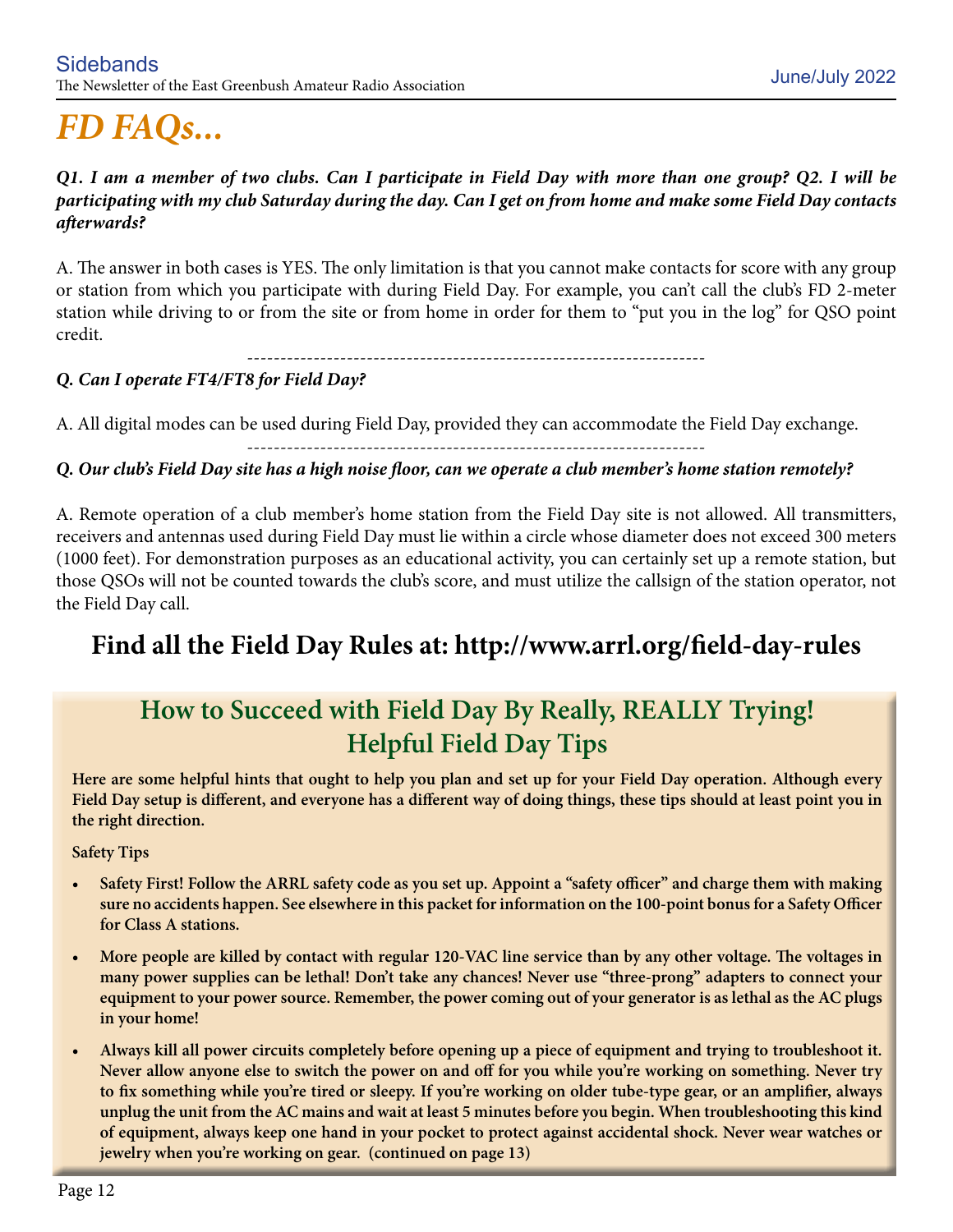## **Field Day Check List...**

- NEVER climb any tower without the proper equipment: a hard hat and a climbing belt are musts. NEVER climb an unguyed tower. NEVER work on a tower alone. Always have someone on the ground to watch you. Always make certain that all mechanical connections are tight and secure before erecting a tower or an antenna. What may be easy to fix on the ground could be dangerous in the air. When erecting a tower, take your time and be safe! Always make sure your guys are securely anchored, and that the guys themselves are sufficiently taut.
- Tying flags to guy wires in strategic spots will help prevent people from walking into them (especially visitors!). Make certain that the tower bases are secure and unlikely to shift in high winds.
- Alcohol and towers do not mix! If you drink, don't climb! If you climb, don't drink!
- Watch out for overhead power lines! Make certain they are at least twice the height of any antenna's height in distance away: an antenna 50' high should be at least 100' from any overhead line, for example.
- Ensure that your Field Day station complies with all of the FCC RF exposure requirements. Erect antennas far enough away from operating positions so there is no possibility of the antenna and structure falling on operators and observers.
- Make certain there are enough fire extinguishers, and that everyone knows where they are. Always keep a multipurpose fire extinguisher by the generator. Never fuel a running generator. Never smoke around a generator. Keep the fuel in a separate place away from the hot generator. Generators should always be kept outdoors in an area with good air circulation. to prevent the possibility of exhaust and gas fumes building up. Check all your extension cords prior to setup for signs of wear or fraying. Discard any that show even the slightest wear. Guard all outlets from any water. Make sure the wire sizes are adequate enough to handle the load.
- Watch out for lightning! Storms can develop and move quickly. At the first sign of a storm, disconnect all antennas from the rigs, shut down the generators, and head for shelter. You don't have to take a direct hit in order to sustain damage, or electrical shock. Summer thunderstorms are accompanied by high winds and rain. Play it safe!
- During an overnight operation, make sure that there is adequate security for those involved, including adequate lighting. More than one Field Day operation has discovered too late that equipment has been permanently "borrowed" from an operating position left unattended during the wee-hours of the morning.

#### *Setup*

- Check out your operating site ahead of time. Avoid confusion on Field Day by preparing a work plan. You'll want to determine where antenna, power sources, and operating positions should be placed. Coordinate in advance the order for each task.
- Make sure that all essential items will be on hand when they are needed. Don't forget the essential creature comforts, such as trash cans, toilet paper, flashlights, bug spray, first aid kit, etc.
- Nothing can kill the Field Day enthusiasm faster than not having sufficient help to set-up and tear-down the site. Sign up your volunteers early. Be proactive in soliciting volunteers. Don't just say "we need help." Personally invite individuals to participate (i.e. "Pete I could really use your help as the 10meter Phone band captain.)
- Always have designated "tour guides", that is, persons ready to guide any visitors who might happen by your site and show an interest in ham radio. This is also a good way to drum up interest in a class. Not only is this a chance to show off your hobby in a favorable light, but it is also worth some bonus points! Set up a table with some handouts about ham radio, your club, and Field Day. Type up a sheet that describes your club, the operation, and include a person to contact for more information. When giving a tour, make sure not to lapse into "ham speak": try to explain what people doing in easy-to-understand language. Avoid Jargon!
- If the media comes by, make certain that something is going on. TV, radio and print journalists will be much more impressed to see antennas going up and people making contacts than they will by a group of people sitting around. (continued on page 14)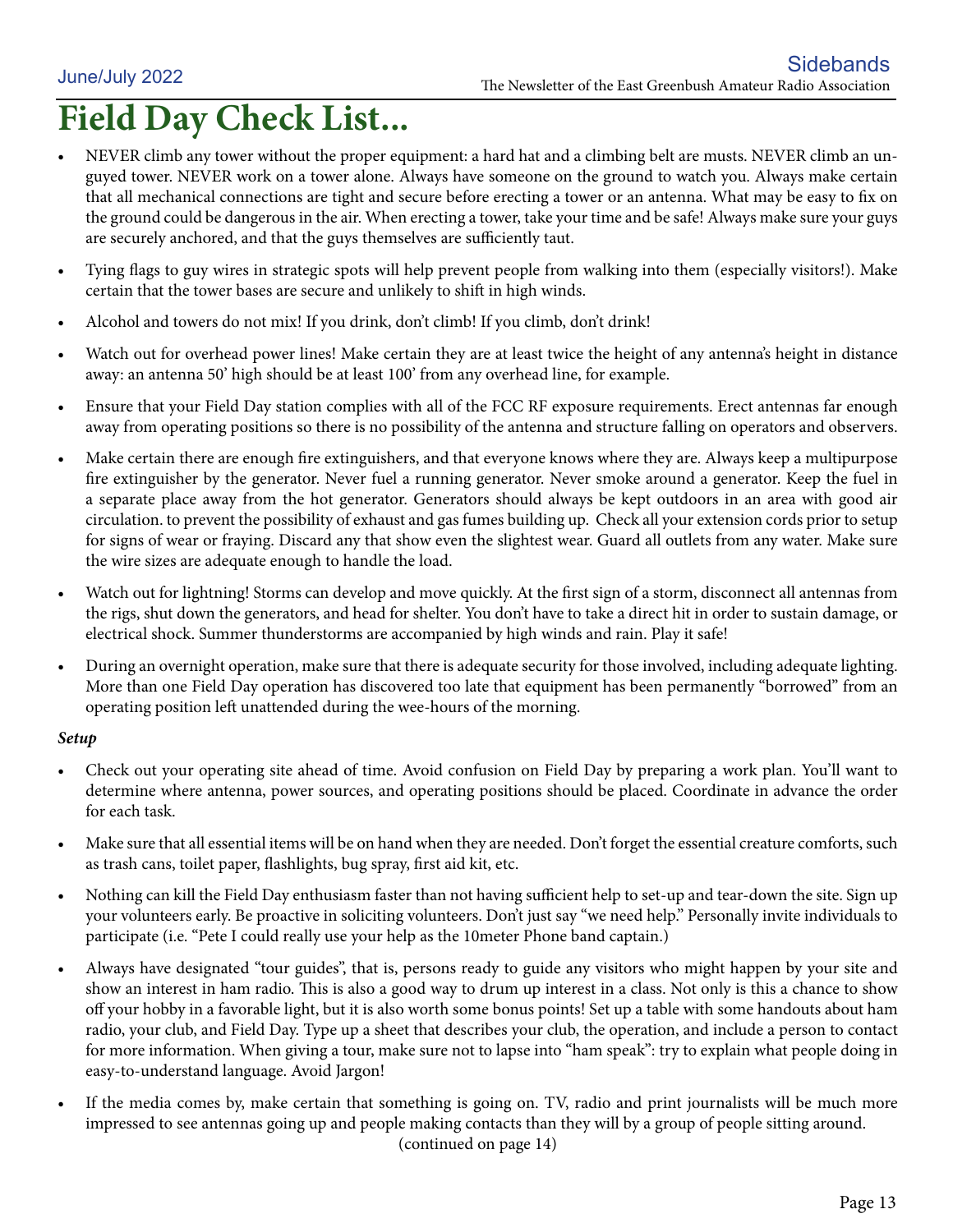## **Field Day Check List...**

- Give everyone something to do. Newer hams can help assemble antennas and setting up gear but also spend time with them, Elmering them through some on-the-air contacts at the main station. The more people are involved, the better time you will all have. This is a great chance to give some of your newer hams some practical experience.
- Do what it takes to get the new hams ON THE AIR! FD is a great opportunity for new hams to learn how to operate!
- Keep a handy list of ARRL Section abbreviations at every operating position. This will eliminate possible confusion later on. If everyone uses the same abbreviations, it will save some headaches when it comes time to check over the logs.
- Make sure everyone keeps up the dupe sheets or logging duties. If you have operators who have never used one, sit them down with someone beforehand to show them how it's done. Consider a club program before Field Day to familiarize your members with logging, duping and operating. There are numerous free computer logging programs for Field Day. Find one, learn it and use it. It will simplify your life. Finally, before the actual start of operating, have a final "participant briefing" so that all involved know the necessary safety and operational information. It's a great way to officially kick off the weekend!

#### *Operating*

- • Keep an ever-constant eye on 10 and 6 meters. If those bands open up, you should have lots of stations to work. If the band is quiet, don't assume that it's dead. Throw out a CQ or try to stir up interest. Everyone else could be listening, too! Remember: all licensed amateurs have some type of HF-operating privileges on 10-meters and almost all have 6-meter privileges.
- • Listen around on the bands the week before the contest. This gives you a good idea of what to expect in the way of propagation during Field Day. Check your logs from previous years and see if you can spot any trends, i.e. hours when certain bands were open, or had a high level of activity. Certain bands in certain areas can be extremely important in working up a good score. For example, 40 meters on the East Coast is a bread and butter band for Field Day while 6-meters almost always has great openings in late June.
- Decide which bands are going to be the most important to your score and try to maximize your effort on them by using the best antennas possible combined with your best gear and best operators.
- Don't ignore one mode for another. Many groups have concentrated on CW only to miss out on some easy Phone contacts, and vice versa. Digital modes, especially MSK144 on VHF, and FT8 on HF and VHF are two of the fastest growing areas of Field Day contacts. Always keep in mind that every contact counts, no matter what the mode.
- Read the rules very carefully. Look over the bonus points available. A number of these could be relatively easy to earn. If your club has any traffic handlers, they could easily help you earn the message bonus. Copy the W1AW bulletin! This is an easy 100 points. W1AW and K6KPH come on the air several times each day to give you an extra chance to copy the message.
- Remember! Every 100 bonus points you earn are that many QSOs you wouldn't need to make to have the same score.

#### *On Using Computers and Logging*

- • Check out your software ahead of time. Make certain that it works on all the computers you'll be using. If you're using a software package that allows networking stations (i.e. more than one computer tied together) make sure that they can communicate with each other before Field Day starts. Have a sheet available with the most commonly used commands. Consider a meeting where everyone can sit down and become familiar with the computer and software before Field Day. Also, have a sheet available at each station with a list of the ARRL\RAC Sections for easy reference. And don't forget to have some "emergency" logging and dupe sheets in case of computer failure.
- • Make sure your computer has the proper date and time set before operating. This will save you many problems in the long run. And remember, for your submission to ARRL you just submit a list of stations worked by band and mode, not a complete log, so Cabrillo is not required.